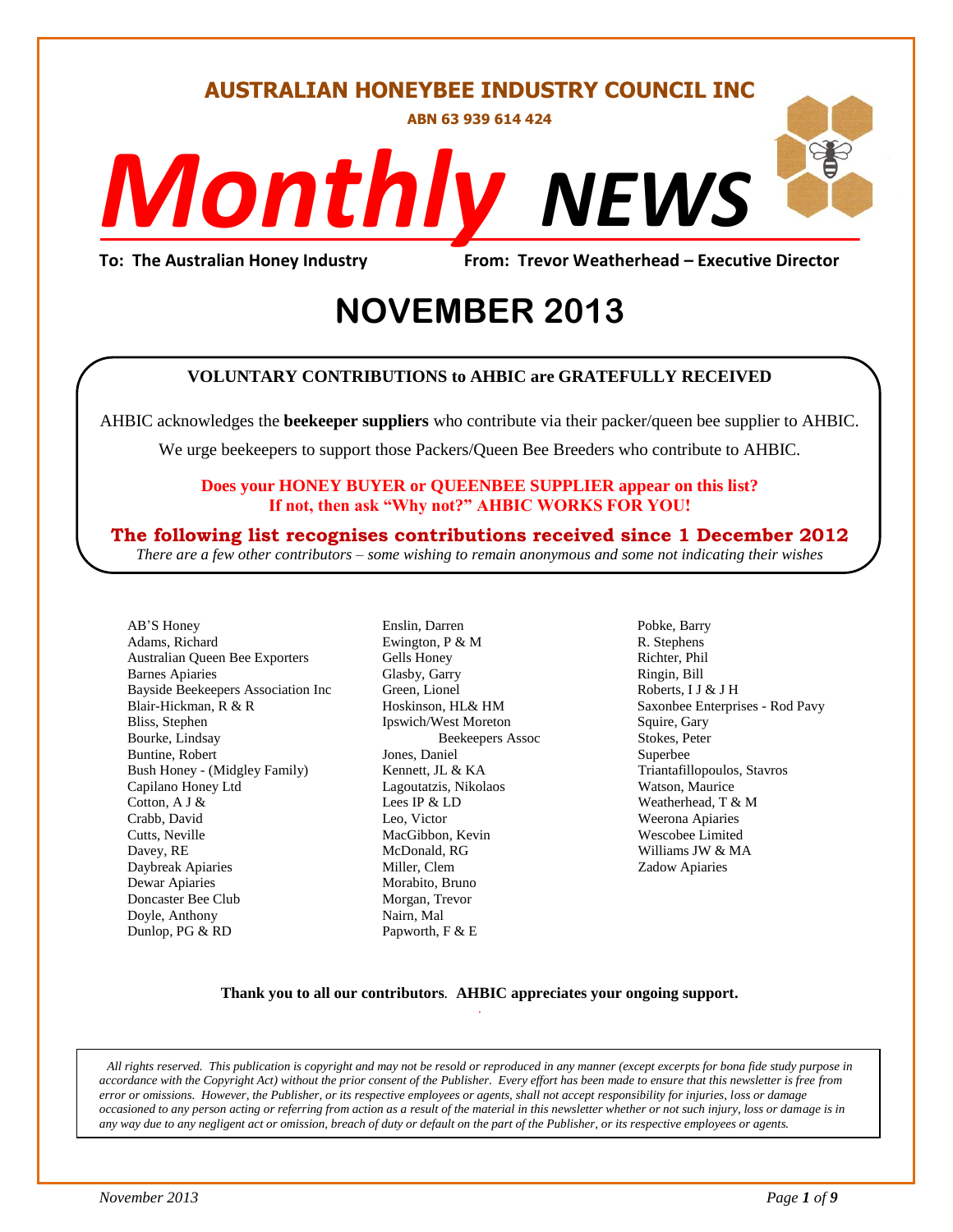#### **HONEY LEVY REFORM AND INCREASE**

The Industry Working Group (IWG) of Craig Klingner, Ian Zadow and Sam Malfroy have been working on the proposal for reform of the levy process and the increase in levy to fund a Code of Practice that will be part of the Biosecurity Strategy for the beekeeping industry.

The final touches are being made to an explanatory document which will be widely circulated within the industry. All beekeeping journals and beekeeping newsletters will have the opportunity to publish what is proposed. All beekeepers are urged to read these documents carefully and consider how they will help your industry in the long term.

The Code of Practice is currently being developed and will be available in the New Year for consideration. This comes out of the successful AFB workshop in Canberra earlier in the year.

All levy payers will have the opportunity to vote on these proposals at the round of conferences in the middle of next year. So there are plenty of opportunities to read, to consider and discuss the proposals before the vote is taken.

There has been a tremendous amount of work put into this process by the IWG but their job is not finished. What is proposed gives the industry what is seen as a final opportunity to be able to address the AFB issue in a way that will help beekeepers. So you are urged to give these proposals your careful consideration.

#### **CONFERENCE DATES**

There has been a change to the dates for the New South Wales Apiarists Association conference and the Tasmanian Beekeepers Association conference.

These are the dates as I have them at present.

| <b>Queensland Beekeepers Association</b>             | $12 - 13$ June | Toowoomba  |
|------------------------------------------------------|----------------|------------|
| New South Wales Apiarists Association                | 8 - 9 May      | Narrabri   |
| <b>Tasmanian Beekeepers Association</b>              | 30 - 31 May    | Launceston |
| WA Farmers Federation - Beekeeping Section           | 6 June         | Perth      |
| South Australian Apiarists Association               | 19-20 June     |            |
| Victorian Apiarists Association                      | $7 - 8$ July   | Melbourne  |
| Honey Packers and Marketers Association              | <b>TBA</b>     |            |
| National Council of Crop Pollination Associations    | <b>TBA</b>     |            |
| Australian Queen Bee Breeders Association            | <b>TBA</b>     |            |
| Federal Council of Australian Apiarists' Association | 9 July         | Melbourne  |
| Australian Honey Bee Industry Council                | 9 July         | Melbourne  |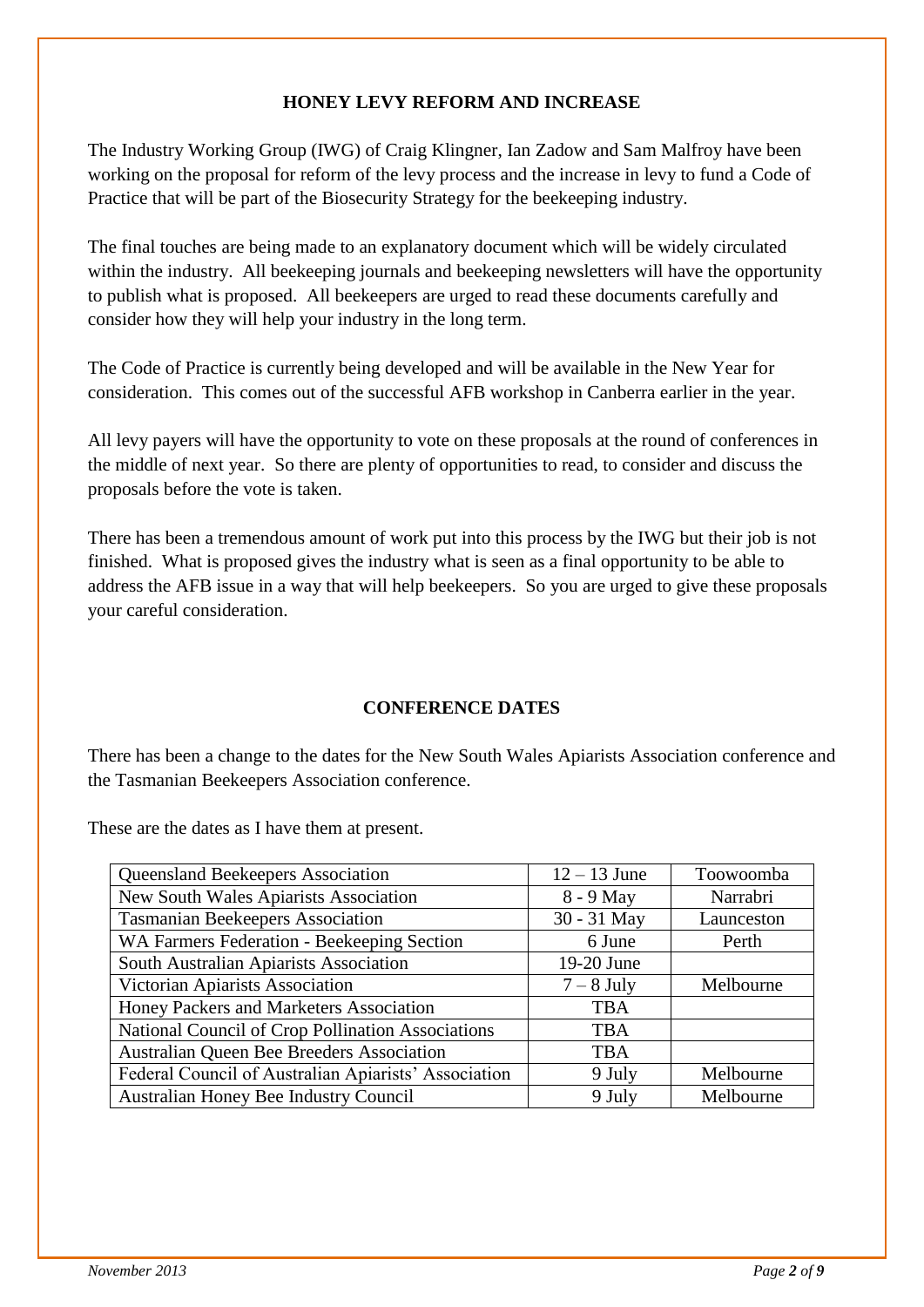#### **AGM**

The AHBIC AGM will be held on 9 July, 2014 at the Mantra Tullamarine Hotel, Cnr Melrose Drive & Trade Park Drive, Tullamarine VIC 3043. The phone number is (03) 9093 6500. For accommodation, this year the room rate is cheapest when you book early. When booking say it is for the beekeeping conference. You need to book your own accommodation.

The Victorian Apiarists Association is holding their conference on Monday 7 and Tuesday 8 July with a welcome evening on Sunday 6 July. I would encourage all AHBIC delegates to attend the VAA conference. Registration details for VAA and AHBIC will come out in coming months.

| Accommodation at Mantra Tullamarine Hotel:                                      |                                                                                                             |                  |                                                                                                                        |
|---------------------------------------------------------------------------------|-------------------------------------------------------------------------------------------------------------|------------------|------------------------------------------------------------------------------------------------------------------------|
| <b>Executive Studio</b><br>Single Share (1 person)<br>including breakfast for 1 | This modern hotel room has<br>en-suite bathroom (shower<br>only) with granite tiles from                    | $28 \text{ sqm}$ | Book before 31 January 2014: \$145.00<br>Book before 31 March 2014: \$155.00<br>Bookings after 01 April 2014: \$165.00 |
|                                                                                 | floor to ceiling. Bedding can<br>be either a king bed or two<br>single beds.                                |                  |                                                                                                                        |
|                                                                                 | This modern hotel room has                                                                                  | $28 \text{ sqm}$ | Book before 31 January 2014: \$155.00                                                                                  |
| <b>Executive Studio</b>                                                         | en-suite bathroom (shower                                                                                   |                  | Book before 31 March 2014: \$165.00                                                                                    |
| Twin Share (2 people)                                                           | only) with granite tiles from                                                                               |                  | Bookings after 01 April 2014: \$175.00                                                                                 |
| including breakfast for 2                                                       | floor to ceiling. Bedding can<br>be either a king bed or two<br>single beds.                                |                  |                                                                                                                        |
| <b>Melrose Suite</b>                                                            | Modern and stylish, the                                                                                     | $48 \text{ sqm}$ | Book before 31 January 2014: \$210.00                                                                                  |
| Single Share                                                                    | Melrose suites feature a                                                                                    |                  | Book before 31 March 2014: \$220.00                                                                                    |
| including breakfast for 1                                                       | separate lounge, private<br>balcony, king size bed and<br>an en-suite bathroom with a<br>separate spa bath. |                  | Bookings after 01 April 2014: \$230.00                                                                                 |
| <b>Melrose Suite</b>                                                            | Modern and stylish, the                                                                                     | 48 sqm           | Book before 31 January 2014: \$220.00                                                                                  |
| Twin Share (2 people)                                                           | Melrose suites feature a                                                                                    |                  | Book before 31 March 2014: \$230.00                                                                                    |
| including breakfast for 2                                                       | separate lounge, private                                                                                    |                  | Bookings after 01 April 2014: \$240.00                                                                                 |
|                                                                                 | balcony, king size bed and                                                                                  |                  |                                                                                                                        |
|                                                                                 | an en-suite bathroom with a<br>separate spa bath.                                                           |                  |                                                                                                                        |

#### **LATEST QUEEN BEE IMPORT INFORMATION**

I reported in the last newsletter about the recent importation of queen bees through the quarantine station and how varroa was found in some escorts.

The queens, which did not have varroa on them, were put with the Australian escorts in cages as per the protocol. Examination of the Australian escorts after the allotted time showed no varroa. This was to be expected as this was the case back in 2001. The importation is now proceeding along the protocol lines.

I will again emphasis that this way of importing has shown that it will protect our industry from any possible importation of varroa mites. The finding of mites shows that our Departmental Entomologists have the expertise to find any mites that may come with the shipment. If the shipments were to be destroyed when varroa are found, it would most likely lead to any potential importers having second thoughts and looking at the illegal route.

This would be disastrous for our industry as it can be seen how easily varroa could come in with an illegal shipment. By not having the quarantine station route, the varroa would be immediately introduced into hives in Australia.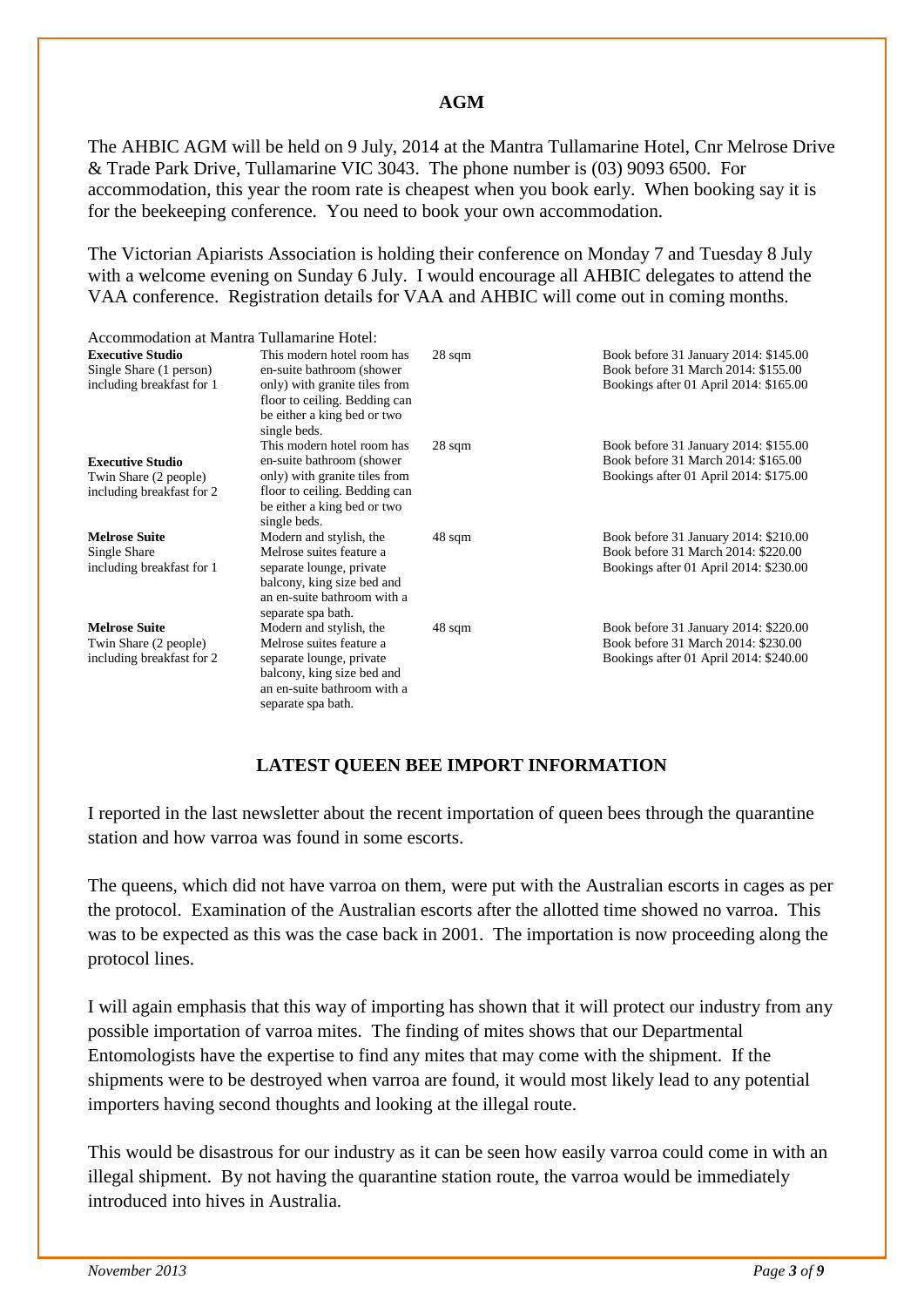#### **NEW CHEMICAL REGISTRATIONS**

The following chemicals have new product names registered in recent APVMA gazettes. Beekeepers will know the dangers of these chemicals but they are now sold with different brand names that you may not be familiar with. They are:-

| <b>Product Name:</b><br><b>Active Constituent/s:</b><br><b>Applicant Name:</b><br><b>Applicant ACN:</b><br><b>Summary of Use:</b><br>Date of Registration:   | Vantal Upgrade Insecticide/Miticide<br>36 g/L abamectin<br>Ospray Pty Ltd<br>110 199 169<br>For the control of certain mite and insect pests in various fruit and vegetable crops, cotton,<br>hops and ornamentals<br>23 October 2013 |
|--------------------------------------------------------------------------------------------------------------------------------------------------------------|---------------------------------------------------------------------------------------------------------------------------------------------------------------------------------------------------------------------------------------|
| Label Approval No:                                                                                                                                           | 67524/56279                                                                                                                                                                                                                           |
| <b>Product Name:</b><br><b>Active Constituent/s:</b><br><b>Applicant Name:</b><br><b>Applicant ACN:</b><br><b>Summary of Use:</b><br>Date of Registration:   | Sinochem Intersect 200SC Insecticide<br>200 g/L imidacloprid<br>Sinochem Agro Co., Ltd<br>N/A<br>For the control of various insect pests of cotton, fruit, vegetables and ornamentals<br>6 November 2013                              |
| Label Approval No:                                                                                                                                           | 68892/59319                                                                                                                                                                                                                           |
| <b>Product Name:</b><br><b>Active Constituent/s:</b><br><b>Applicant Name:</b><br><b>Applicant ACN:</b><br><b>Summary of Use:</b><br>Date of Registration: 1 | Kenso Agcare Methomyl 225 Insecticide<br>225 g/L methomyl (an anti-cholinesterase compound)<br>Kenso Corporation (M) Sdn. Bhd.<br>N/A<br>For the control of insect pests in various crops<br>2 November 2013                          |
| Label Approval No:                                                                                                                                           | 69507/60956                                                                                                                                                                                                                           |

#### **QUEEN BEE LEVY**

AHBIC has circulated a letter to all the queen bee levy payers to ask them to support a proposal to set the queen bee levy at zero. In 2012-13, according to figures supplied to AHBIC by the Department of Agriculture, the queen bee levy collected \$6,183.98 and the collection costs were \$10,445. This meant that over \$4,000 was taken out of the money available for research projects that the Honey Advisory Committee of RIRDC runs.

AHBIC could see no way that, in the immediate future, the situation would be reversed where the revenue raise from the levy would be greater than the collection. This has been brought about by the Government moving to full cost recovery for all levies collected. The question has been asked could someone else collect this levy? The answer is no. All statutory levies have to be collected by the Levies Collection Unit of the Department of Agriculture.

The rationale for setting the levy at zero is that at some time in the future, if it was deemed profitable to re-instate a levy, it could be done. To do this, the 12 levy principles would need to be adhered to and all persons who would be paying the levy would need to be consulted. By setting it at zero, there are no collection costs.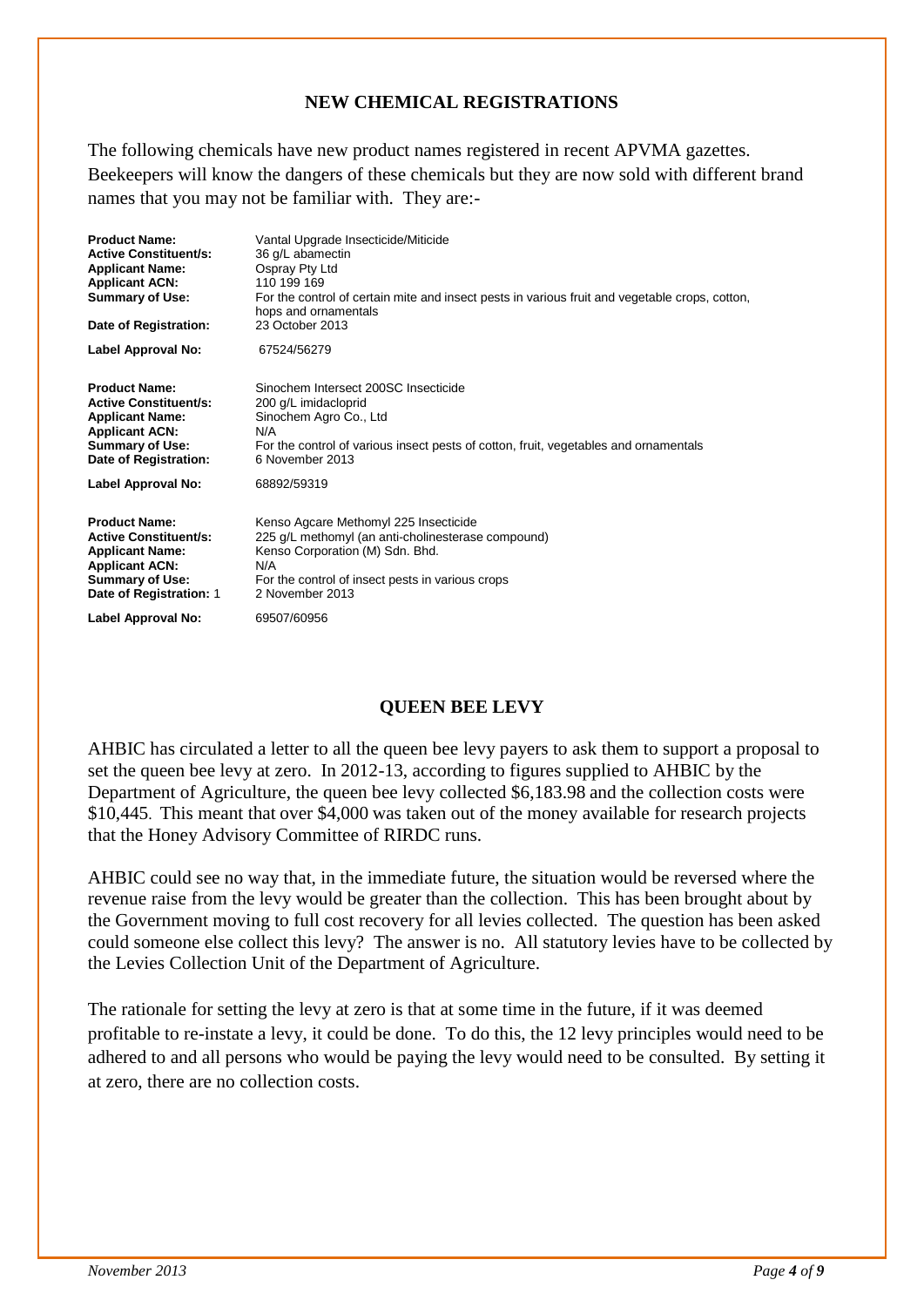### **Beekeeping Courses -2014**

| <b>Course Name</b><br>Provider,<br>State.                                                                                                                           | Contact details -<br>Name, Email, Phone No.                                                                                                                                                                                                          | Date,<br><b>Length and</b><br>Location                                                                                                                                                                                                                                    | Fee                                                                                                                           | <b>Target Group</b>                                                                                                                                                                                                                                                                                                                                                                                                                                 |
|---------------------------------------------------------------------------------------------------------------------------------------------------------------------|------------------------------------------------------------------------------------------------------------------------------------------------------------------------------------------------------------------------------------------------------|---------------------------------------------------------------------------------------------------------------------------------------------------------------------------------------------------------------------------------------------------------------------------|-------------------------------------------------------------------------------------------------------------------------------|-----------------------------------------------------------------------------------------------------------------------------------------------------------------------------------------------------------------------------------------------------------------------------------------------------------------------------------------------------------------------------------------------------------------------------------------------------|
| NSW-<br>1) Beekeeping<br>Awareness-<br>Sydne<br>Foodwise P/L                                                                                                        | Rosie Stern<br>0412 374 217<br>rosiest@bigpond.net.au                                                                                                                                                                                                | Negotiable<br>2-3 days<br>Run on demand                                                                                                                                                                                                                                   | \$300per person<br>for groups of<br>$15 - 20.$<br>Run on demand.                                                              | The course is an introduction to<br>basic Beekeeping skills and covers<br>the competencies required to set<br>up and manage hives, harvest<br>honey and safely package honey.<br>The course provides the basic skills<br>to gain employment in the<br>Beekeeping and Honey production<br>industries.                                                                                                                                                |
| NSW-<br>2) Beginning<br>in Bees                                                                                                                                     | Maryke Hession<br>02 4640 6333 / 0408 492 039<br>www.profarm.com.au                                                                                                                                                                                  | 2 days<br>Elizabeth<br>McCarthur<br>Agricultural<br>Institute Menangle                                                                                                                                                                                                    | \$515                                                                                                                         | Introduction for new beekeepers.                                                                                                                                                                                                                                                                                                                                                                                                                    |
| NSW-<br>3) Backyard<br>Beekeeping                                                                                                                                   | Andrew Britton -<br>Land Services Officer<br>(Small Farms Network)<br>02 4232 3200<br>abritton@southerncouncils.<br>nsw.gov.au                                                                                                                       | 2 days<br>(Friday/Saturday)<br><b>Berry Dates:</b><br>Autumn & Spring<br>(Workshops are run<br>on demand with a<br>minimum of 15<br>participants)                                                                                                                         | \$150.                                                                                                                        |                                                                                                                                                                                                                                                                                                                                                                                                                                                     |
| <b>South Australia-</b><br>Beekeeping for<br>Beginners.                                                                                                             | <b>WEA South Australia</b><br>Course number 36130E<br>Phone 08 8223 1979<br>South Australia<br>or contact<br><b>Wendy Thiele</b><br>Secretary<br>SA Apiarists' Assoc Inc<br>(08) 8635 2257                                                           | 6 hours one day<br>To be decided.                                                                                                                                                                                                                                         | ?                                                                                                                             | For beginners, equipment<br>requirements and hive<br>management techniques.                                                                                                                                                                                                                                                                                                                                                                         |
| <b>Victoria</b><br>Beekeeping<br>short course-<br>made up of the<br>new AHC10<br><b>Beekeeping Skill</b><br>Set and<br>AHC32010<br>Certificate III in<br>Beekeeping | Victoria-Bendigo TAFE-<br>Castlemaine Campus<br>jclark@bendigotafe.edu.au<br>03 5434 1861<br>or<br>Peter McDonald<br>R&E McDonald<br>15 Sawmill Rd<br>McKenzie Hill Victoria 3451<br>ph 03 5472 2161<br>mob 0427 722 167<br>www.mcdonaldhoney.com.au | Seven weeks with<br>class sessions one<br>evening per week<br>and two Saturdays.<br>Includes practical<br>sessions at apiary<br>sites and honey<br>extraction plants.<br>Castlemaine<br>Campus<br>http://www.bendig<br>otafe.edu.au/cours<br>es/pages/beekeepi<br>ng.aspx | \$99.84<br>(government<br>concession),<br>\$299.20<br>(eligible for<br>government<br>funding),<br>\$700.00<br>(non-eligible). | For both new and existing<br>beekeepers (both hobbyists and<br>commercial).<br>Anyone wishing to either<br>commence keeping honeybees as a<br>hobby or gain employment within<br>the honey industry.<br>This course covers the practical and<br>theoretical knowledge required for<br>the establishment, operation and<br>maintenance of a beehive and how<br>to responsibly manage European<br>Honeybees (Apis mellifera) for<br>honey production. |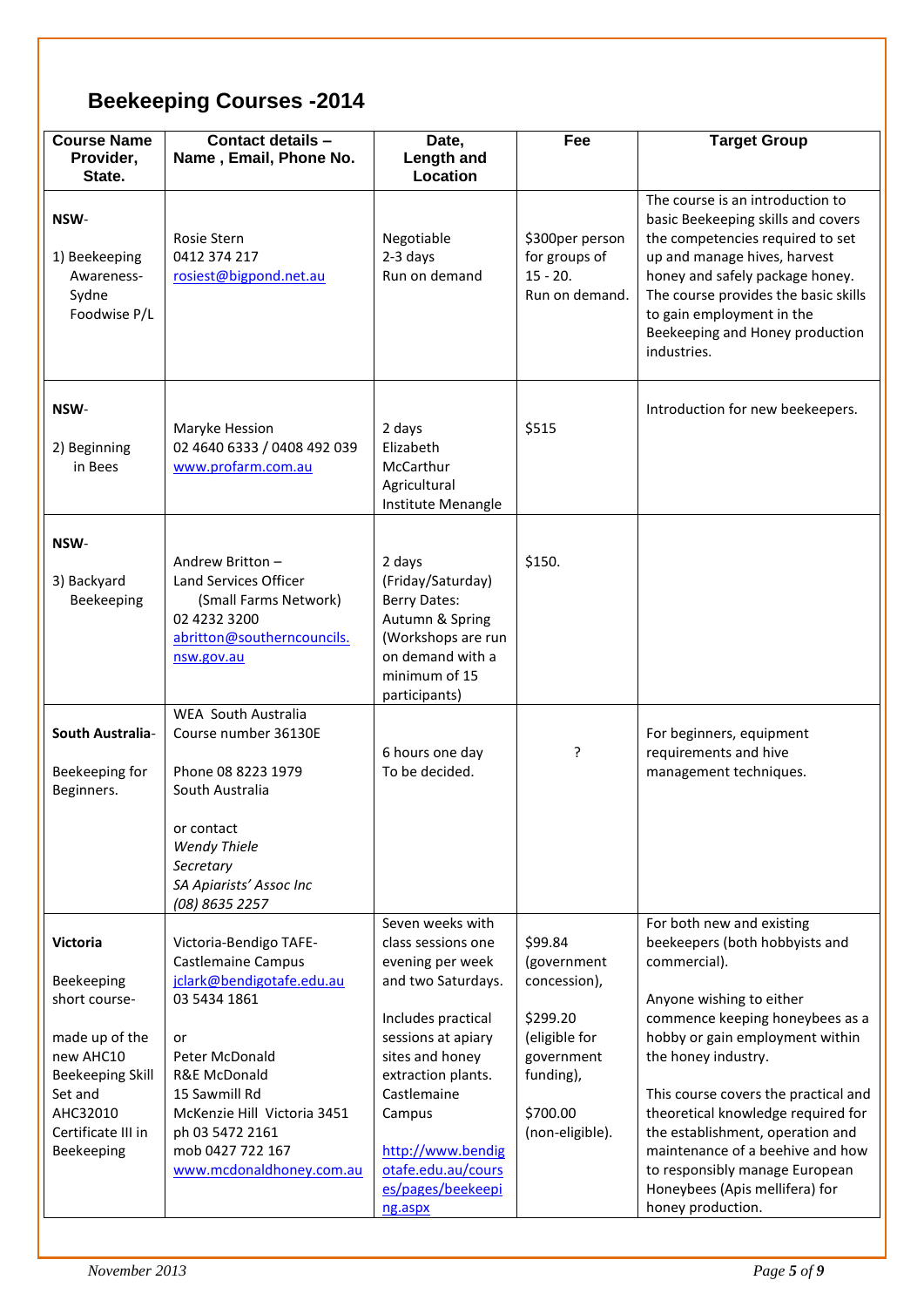#### **PASSING OF MURIEL CLEMSON**

Bruce White has reported the passing of Muriel Clemson, aged 88 years. Her husband, Alan Clemson, had passed away 27 years previously. Alan was a Beekeeping Officer with the New South Wale Department of Agriculture.

Muriel's funeral was well attended by beekeepers and friends.

#### **Apimondia 2013 Kiev Ukraine**

Over 8,000 delegates attended from over 100 countries, with 22 Australians' attending. The largest number of beekeepers came from South Korea, Poland, Slovak Republic, Italy, China, Brazil and Turkey.

The scientific program Beyond the Beehive and Global Challenges, had over 1000 scientists involved from 85 participating countries. Four papers were presented involving Australians.

Api expo attracted 200 booths covering 10,000 square metres high lighting, products equipment tools and veterinary medications a major growth section of the industry in Europe. The World Beekeeping Awards attracted 400 exhibits with gold medals winners coming from 34 countries.

The only Australian honey entry won a gold medal for granulated honey in the individual classes. Congratulation to Dr Nikolai Faizoulline a member of the VAA from Victoria. Twenty five international judges were appointed, I was lucky enough to be invited to judge the Commercial honey classes with the two other judges from USA and Slovakia. I hope in Korea 2015 Australian Packers will exhibit. The Best Honey of the World title was awarded to Tzive Company from Cyprus.

A comprehensive social program is always a highlight of Apimondia with opening and closing ceremonies' Ukraine night a special show of Beekeeping Fashion. The Honey Queen Contest with the worthy winner Ms Burcu Daser from Turkey.

Two General Assemblies were conducted during the congress. I represented AHBIC at both meetings. The Turkish Beekeepers Association won the right to the 2017 congress other countries interested were Italy, Bulgaria and Sweden.

Maureen Maxwell was re-elected to represent Oceania

The President Gilles Ratia highlighted the following worldwide problems.

1 Abnormal bee mortality

2 A troubling increase in industrial adulteration of honey, royal jelly and even pollen.

3 Strict and Stricter regulations alkaloids, transgenic pollen.

4 Constant increase in production cost undermining beekeeping enterprises

5 Throughout the world there is a shortage of young beekeepers which presents a risk for the future of the whole beekeeping sector.

I appreciated being asked by AHBIC to represent the industry at the General Assembly. Minutes should soon be circulated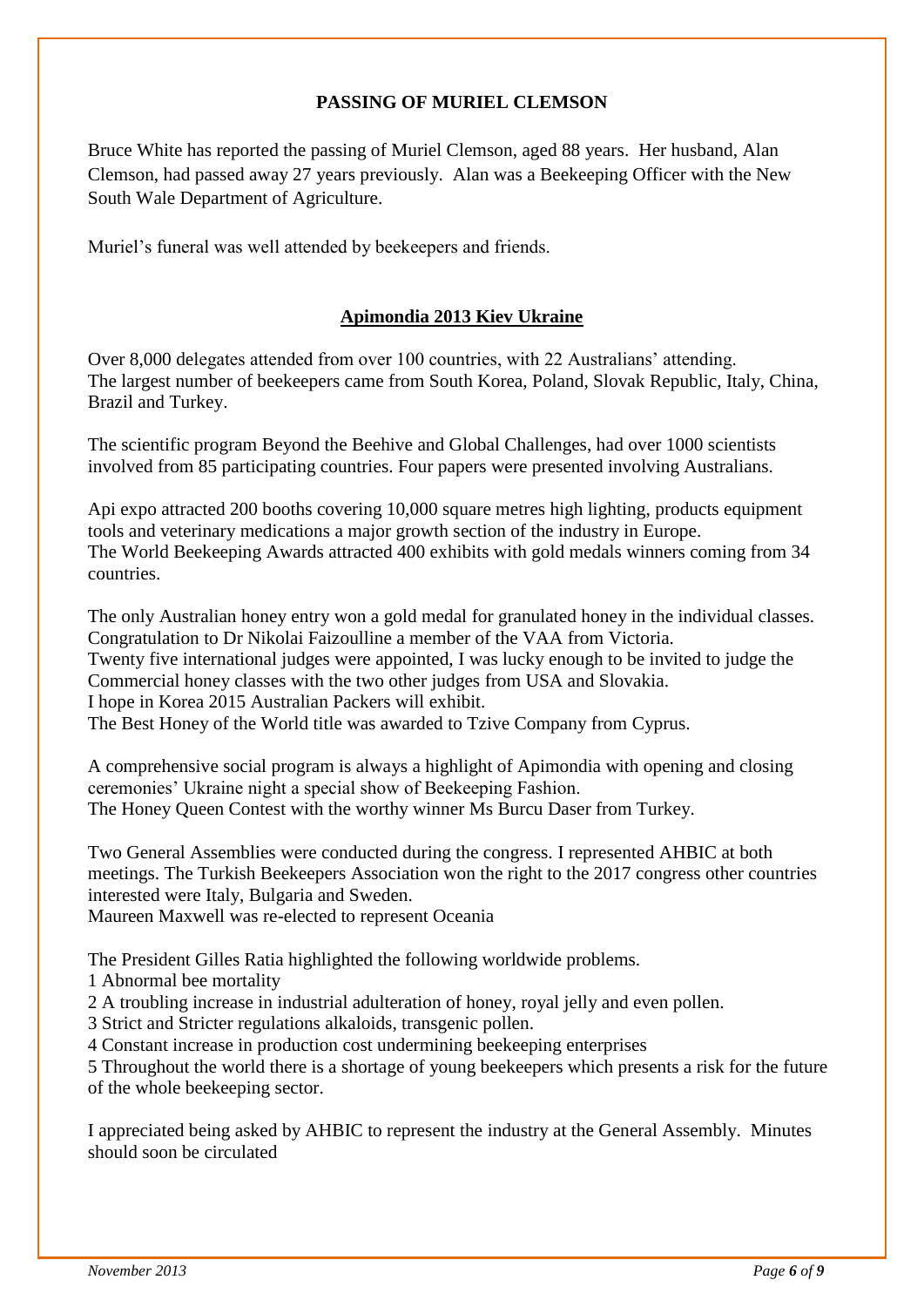A downside was the chaotic scenario to get registered, it took the group of Australian and American beekeepers I was with four hours, other groups reported seven hours the day before even though we all were pre registered.

I'm sure it will be rectified for the 2015 Korean Apimondia, it was a major topic at the General Assemble

Before Apimondia I went to Russia and after toured the Ukraine. The message is colonies should be used by beekeepers as a factories to produce honey, pollen, comb honey, beeswax, package bees, queens, propolis, pollination' bee venom when conditions suit with an increased interest in using bees for healing health problems.

#### Bruce White.

*(Our thanks to Bruce for representing AHBIC at the meetings. Ed.)*

#### **MEETING WITH BAYER**

On 27 November, 2013 following the Plant Health Australia (PHA) meetings, President Ian Zadow and Trevor Weatherhead took up an initiation to meet with Bayer representatives at Canberra airport. They were:-

Lisa Coen, Vice President, Head of Global Public & Government Affairs, Washington DC, USA Annette Schurmann, Head of Bayer Bee Care Center, Monheim am Rhein, Germany Richard Dickmann, Head of New Business Development – Melbourne Guy Chapman, Market Manager, Farm Animals Products, Sydney Dr. Warwick Smith, Product Development Veterinarian, Sydney David Gregor, Regulatory Affairs Manager Jeff Perkins, Regulatory

Discussions were on what chemicals are used in our industry, particularly those involved in surveillance work for varroa mites. It would seem that Bayer in Europe is working on new chemicals for varroa control. For our industry, one of the concerns is that varroa mites are now resistant to Bayvarol, a Bayer product. It has implications for our surveillance work in that any varroa arriving in Australia could already be resistant to Bayvarol, one of the registered surveillance strips.

We came away believing this was a good first up meeting and opens the door for future dialogue.

#### **QUEEN BEES THROUGH THE POST**

For some unknown reason in recent times, Express Post delivery by Australia Post of queen bees in a lot of instances seems to be later than the guaranteed delivery times. Not sure why this is the case.

The queen bee breeders have been on to Australia Post with complaints about the late deliveries. On behalf of AHBIC, I have also been in consultation with Australia Post. As postage is the major way the beekeepers get their queen bees, it is important that in our dealings with Australia Post we do not antagonise them to a point where they no longer accept queen bees whilst at the same time pointing out how crucial it is to get these deliveries on time.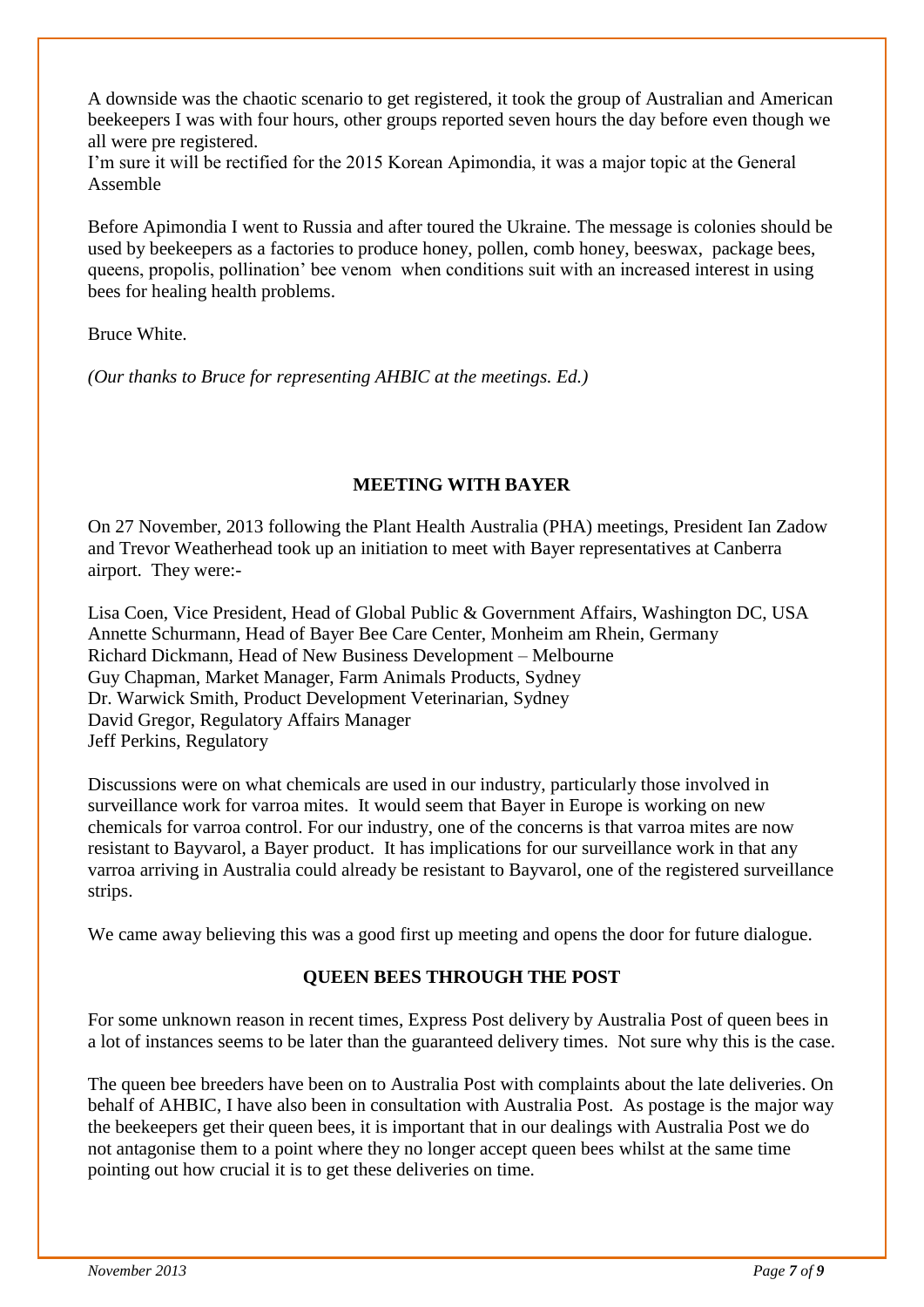The following article appeared in the "Queensland Country Life" on 7 November, 2013. Not sure if it will apply to beekeepers with hives on properties that may go into receivership but you may want to follow up. The website for the Personal Properties Securities Register is [www.ppsr.gov.au](http://www.ppsr.gov.au/)

# PROTECT ASSETS

**B**eware – in the drought conditions prevailing over much of northern Australia, and with the necessity for many producers to put cattle on agistment, there is also a requirement for producers to protect their interests.

 If the property on which you have placed your stock on agistment goes into the hands of receivers, the following scenario is possible.

 Imagine that you have 100 head of cattle on agistment on Joe's property – and then Joe goes broke.

 It's possible that Joe's bank could add your cattle to Joe's pool of assets and sell the cattle to recoup Joe's debt.

 That is, unless you've taken the necessary steps to protect your interest in those cattle by

Article by **Stan Wallace** Ph: (07) 3712 0183/0411 888 237 Email: [stan.wallace@fairfaxmedia.com.au](mailto:stan.wallace@fairfaxmedia.com.au)

registering on the new Personal Properties Securities Register (PPSR).

 It's not just about registering livestock – it's about any and all "personal property", machinery and so on.

 The Personal Properties Securities Act (PPSA) came into effect in late January 2012 and includes a register that replaces some 70 different state, territory and federal registers and laws. You're now able to register your personal property interest in one national register, the Personal Properties Securities Register.

 Registration is not compulsory, but if you don't, you may not be able to enforce your interest in the event of an insolvency.

 Similar laws exist in New Zealand and Canada.

 Of course, as we know, with the prevailing conditions in the bush, plenty of properties could be sailing close to the wind, I must confess, all this was news to me, as I thought branding and tagging cattle ensured ownership.

 I learnt of the pitfalls that could ensue at a SARCIS conference I recently attended at Clermont. When I discussed this with some pastoralists I know, they also knew nothing of the dangers unless they registered on PPSR.

 My thanks to Detective Inspector Mick Dowie and his crew for passing on this information for myself and our readers.

 The folders including all this information on PPSR can also be obtained from any Queensland SARCIS staff.

#### **SEASON GREETINGS**

With the festive season almost upon us, I would take the opportunity on behalf of the AHBIC Executive to wish you and your families the best. May it be a happy time for you all and hopefully your bees will bring you presents.